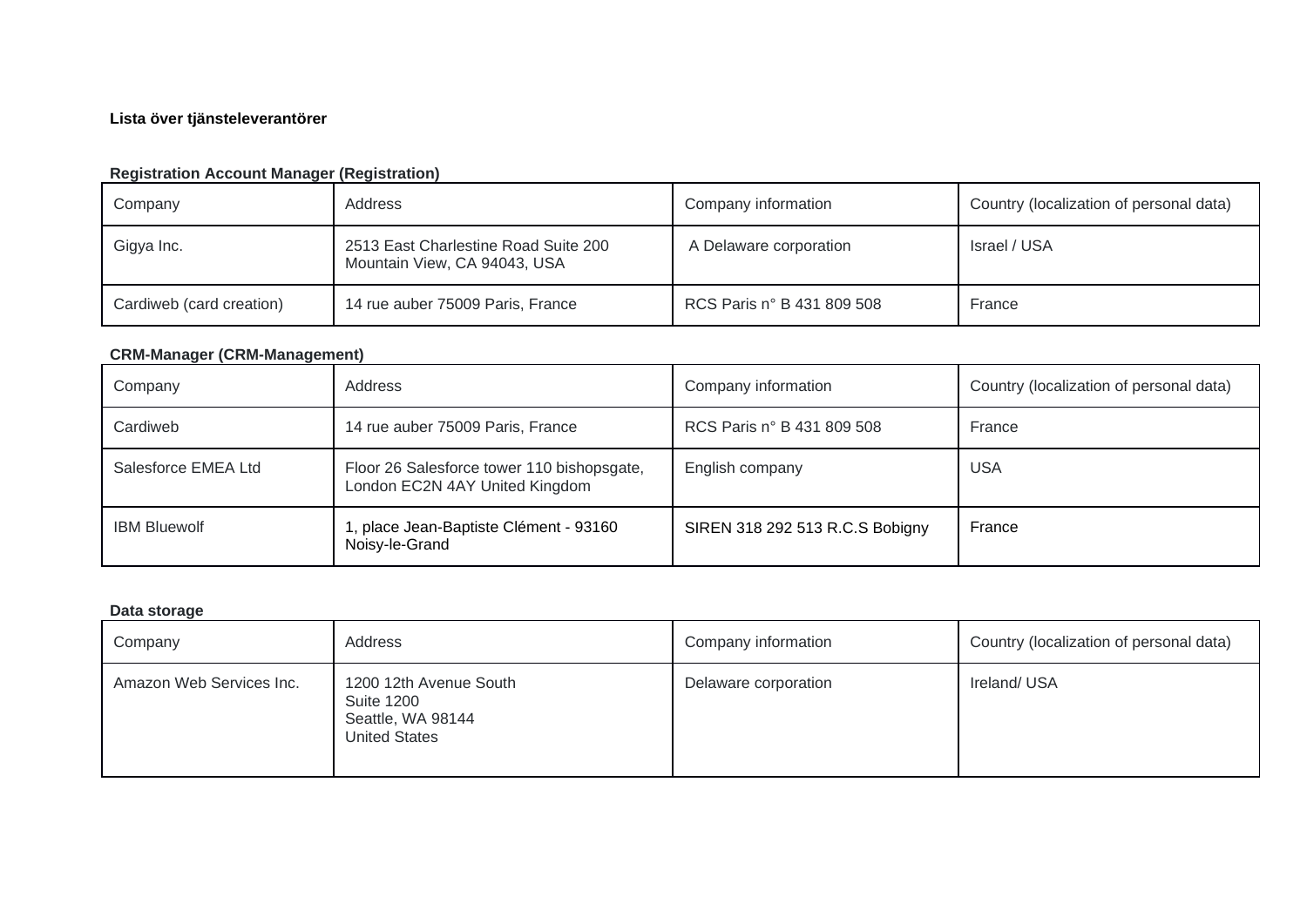## **Event Registration**

| Company | Address                                                                             | Company information | Country (localization of personal data) |
|---------|-------------------------------------------------------------------------------------|---------------------|-----------------------------------------|
| JRNI.   | 150 Wharfedale Road,<br>Winnersh Triangle,<br>Berkshire, England,<br><b>RG415GB</b> | English company     | Ireland<br>UK (for maintenance purpose) |

#### **Customer satisfaction survey**

| Company     | Address                                           | Company information | Country (localization of personal data) |
|-------------|---------------------------------------------------|---------------------|-----------------------------------------|
| Myfeelback, | 6 chemin de Limayrac,<br>31500 TOULOUSE<br>France | French company      | France                                  |

#### **Card wallet**

| Company      | Address                                 | Company information | Country(localization of personal data) |
|--------------|-----------------------------------------|---------------------|----------------------------------------|
| Carving labs | 44 rue Richer<br>75009 PARIS,<br>France | French company      | France                                 |

## **Welcome Desk**

| Company                        | Address                            | Company information | Country (localization of personal data) |
|--------------------------------|------------------------------------|---------------------|-----------------------------------------|
| Westfield Mall of Scandinavia: | Kammakargatan 48, 111 60 Stockholm | Swedish company     | Sweden                                  |
| Star People Partner Sweden AB  |                                    |                     |                                         |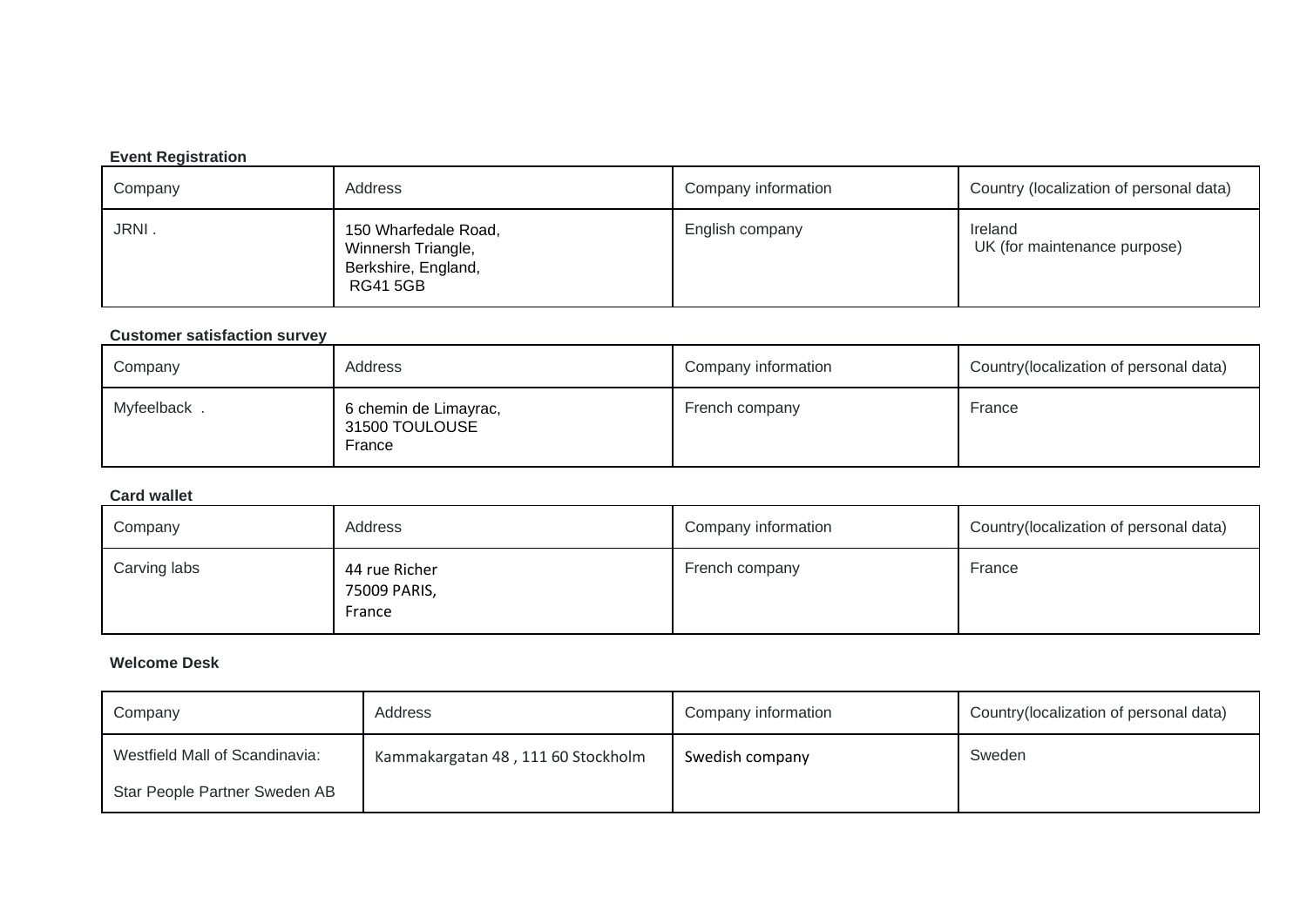| Täby Centrum:<br>Middlepoint AB | Norrlandsgatan 23, 111 43 Stockholm | Swedish company | Sweden  |
|---------------------------------|-------------------------------------|-----------------|---------|
| Nacka Forum:<br>Middlepoint AB  | Norrlandsgatan 23, 111 43 Stockholm | Swedish company | Sweden  |
| Fisketorvet:<br>Securitas A/S   | Sydvestvej 98<br>2600 Glostrup      | Danish company  | Denmark |

# **Contest Organisation & E-Mail Manager: Fisketorvet, Denmark**

| Company | Address                                   | Company information | Country (localization of personal data) |
|---------|-------------------------------------------|---------------------|-----------------------------------------|
| ALK     | Vilhelm Bergsøes Alle 3, 2<br>2860 Søborg | Danish comapny      | Denmark                                 |

# **Parking: Fisketorvet, Denmark**

| Company | Address | ' information<br>Company | Country(localization of personal data) |
|---------|---------|--------------------------|----------------------------------------|
|---------|---------|--------------------------|----------------------------------------|